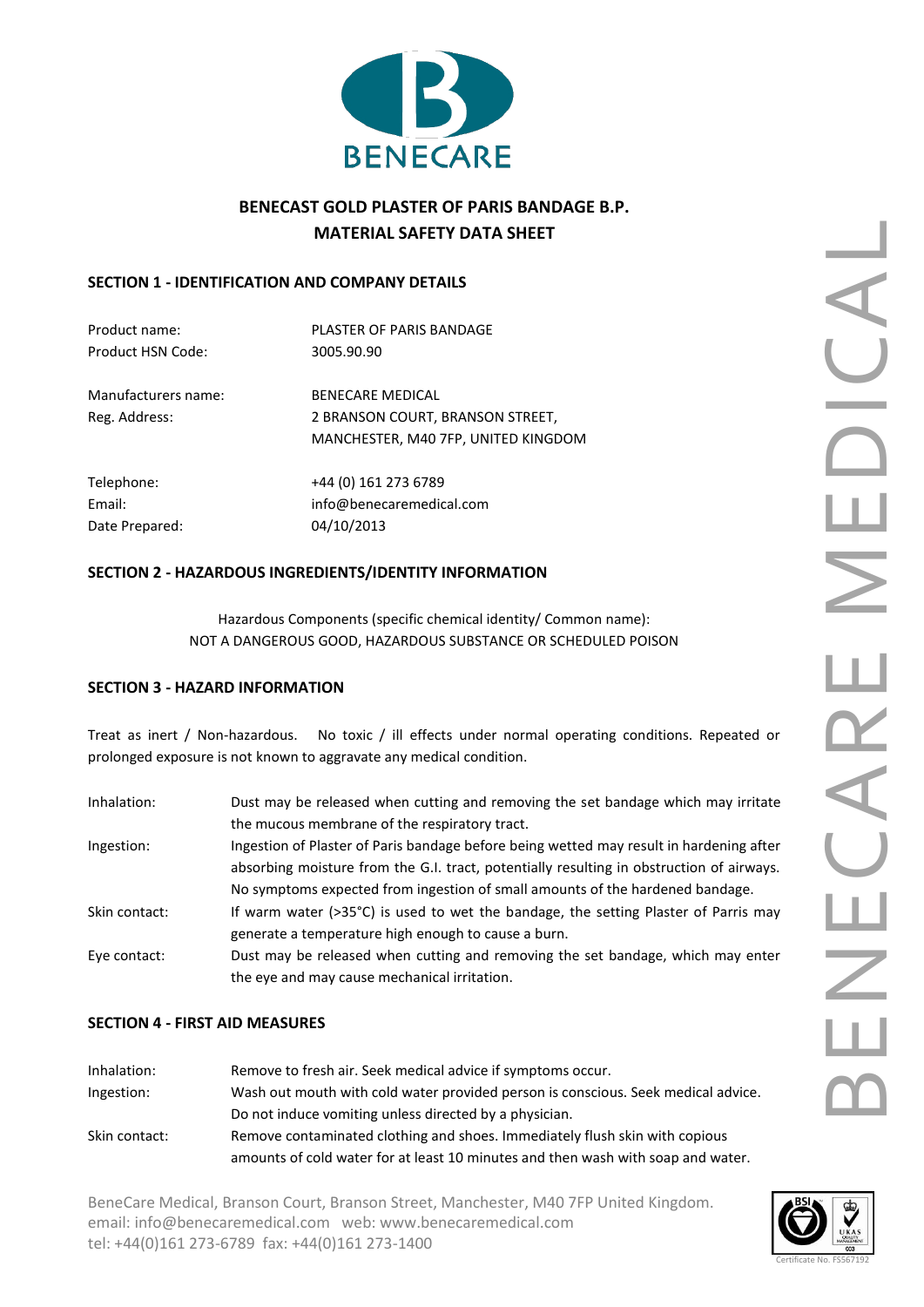Eye contact: Check for and remove any contact lenses. Immediately flush eyes with copious amounts of water for at least 15 minutes. **Always seek medical attention if irritation continues.**

# **SECTION 5. FIRE-FIGHTING MEASURES**

| Suitable extinguishing media:        | Water spray, dry chemical powder.                               |
|--------------------------------------|-----------------------------------------------------------------|
| Special fire fighting procedures:    | Wear self-contained breathing apparatus and protective clothing |
|                                      | to prevent contact with skin and eyes.                          |
| Unusual fire and explosions hazards: | May emit toxic fumes under fire conditions.                     |

## **SECTION 6 - ACCIDENTAL RELEASE MEASURES**

Take care floor surface will be slippery at site of spillage. Wear safety goggles, splash suit, rubber boots and gloves. Ventilate area and wash spill site with water after material pickup is complete.

### **SECTION 7 - PRECAUTIONS FOR SAFE HANDLING AND USE**

Steps to be taken in the event of spillage or chemical release: Wear suitable protective clothing.

Waste disposal method: Dispose of in accordance with national and local regulations for inert non- hazardous waste material. May be land filled in an approved facility. Used: bandages may need to be disposed of in accordance with the local authority's infectious us waste requirements.

Precautions to be taken in Handling and Storage: Store in a cool, dry place away from heat sources and sunlight. Avoid contact with water.

#### **SECTION 8 - EXPOSURE CONTROLS - PERSONAL PROTECTION**

Occupation Exposure Limits: No data but non-toxic.

#### Personal Protective Equipment

| <b>Respiratory System:</b> | Wear appropriate respirator when ventilation is inadequate |
|----------------------------|------------------------------------------------------------|
| Skin and Body:             | Laboratory Coat                                            |
| Hands:                     | Impervious Gloves                                          |
| Eyes:                      | Safety glasses or goggles                                  |
| Other/Special:             | None required                                              |

#### **SECTION 9 - PHYSICAL AND CHEMICAL PROPERTIES**

|                                         | Appearance:           |                                     | White Plaster of Paris Powder impregnated on to a woven gauze bandage. |                 |
|-----------------------------------------|-----------------------|-------------------------------------|------------------------------------------------------------------------|-----------------|
|                                         | Ingredients:          | Calcium<br>Sulphate<br>lWoven Gauze | C AS Nos. 2649 9-65-0, 7 778-18-9<br>Not Applicable                    | >80%<br>$<$ 20% |
|                                         | Odour:                | No odour                            |                                                                        |                 |
| pH:<br>Not applicable                   |                       |                                     |                                                                        |                 |
| <b>Explosive Properties:</b><br>No risk |                       |                                     |                                                                        |                 |
|                                         | Oxidizing properties: | No data available                   |                                                                        |                 |

BeneCare Medical, Branson Court, Branson Street, Manchester, M40 7FP United Kingdom. email[: info@benecaremedical.com](mailto:info@benecaremedical.com) web: [www.benecaremedical.com](http://www.benecaremedical.com/) tel: +44(0)161 273-6789 fax: +44(0)161 273-1400